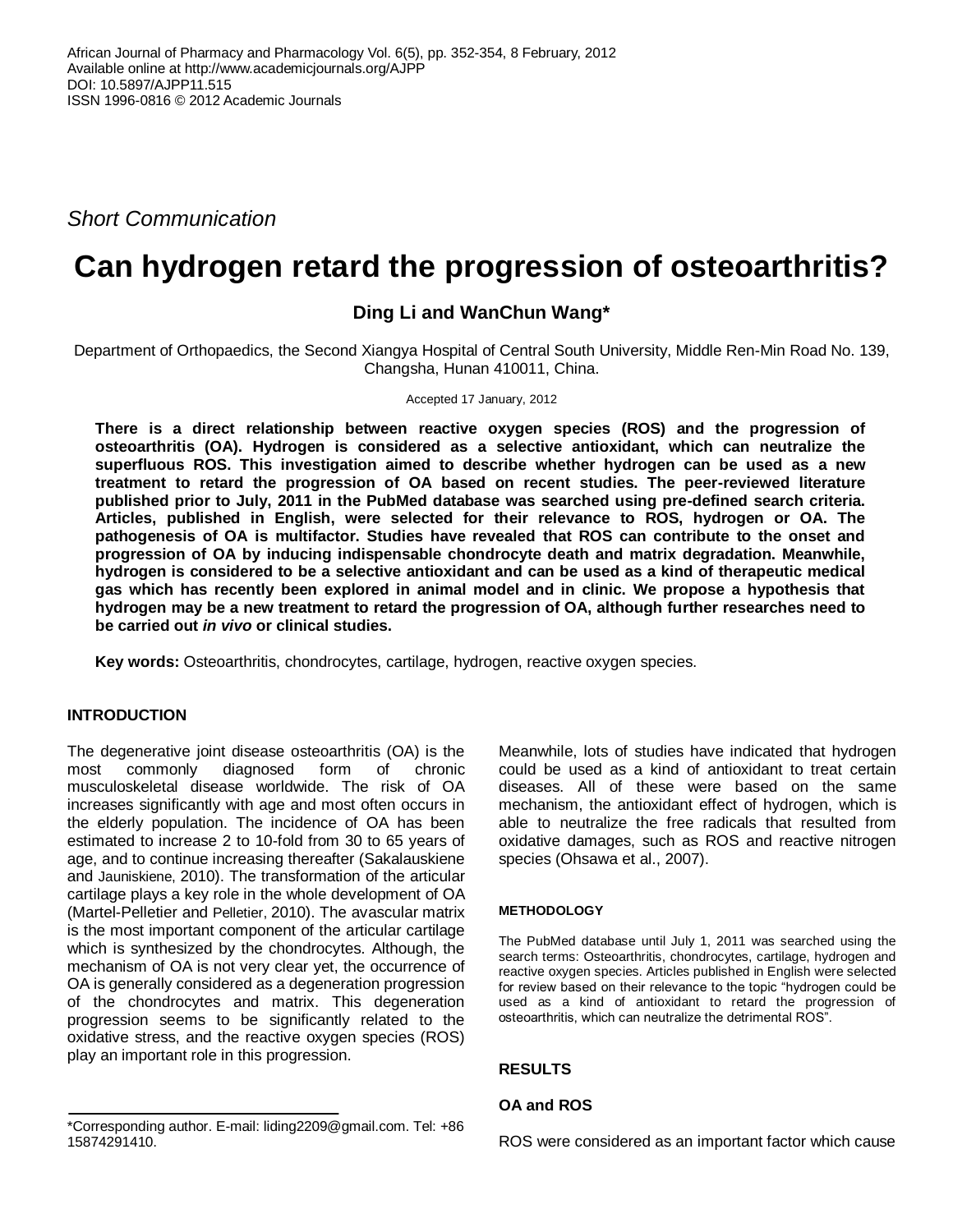different kinds of diseases and target lots of medicine aim (Juma'a et al., 2009; Kumar et al., 2011). Also, it had been reported that ROS were intimately involved in the whole pathology of OA (Henrotin et al., 2003). ROS are free radical byproducts formed by the normal cellular metabolism of oxygen, including hydroxyl radical, superoxide anion and hypochlorite ion, as well as  $O<sub>2</sub>$ . -derived non-radical species, such as hydrogen peroxide (Halliwell and Cross, 1994). They have unpaired electron and are ready to accept another electron or transfer their unpaired electron to another molecule. As a result, ROS react to adjacent molecules, such as DNA, protein and lipids, thus causing damages (Halliwell, 1991).

As a kind of quiescent cell, the chondrocyte lack self-renewal, which accelerates the occurrence of OA. Cell senescence is described as the loss of the ability of mitotic cells to further divide the so called replicative senescence. Like other kind of cells, chondrocyte senescence is associated with the shortening of telomeres, called telomere dysfunction. It was demonstrated that in human chondrocytes, ROS induced genomic instability, including telomere instability resulting in replicative senescence and dysfunction, and the treatment with an antioxidative agent resulted in the tendency to elongate telomere length and replicative lifespan in cultured chondrocytes (Yudoh et al., 2005). Oxidative damage caused by ROS can also contribute to chondrocyte apoptosis. Caspase-3, tyrosine kinase and NO were identified as inducers of chondrocyte apoptosis (Blanco et al., 1995; Hashimoto et al., 1998). However, recent studies have suggested that NO cannot independently induce chondrocyte apoptosis and requires some sort of co-factor (Clements et al., 2004). Intriguingly, it was found that when the intracellular antioxidant level was very low, chondrocytes were remarkably resistant to apoptosis. Further investigation revealed that NO was only able to cause cell death in the presence of ROS (Del Carlo and Loeser, 2002). It was also reported that ROS could damage the mitochondria, resulting in diminishment of DNA integrity and repair capacity and ultimately leading to chondrocyte death (Grishko et al., 2009).

ROS affect the cartilage matrix too. They inhibit the formation of the matrix and induce the extracellular matrix degradation. ROS could decrease the collagen and protein synthesis through suppressing the mitochondrial oxidative phosphorylation and adenosine triphosphate (ATP) formation (Johnson et al., 2000). It was suggested that insulin-like growth factor-1 (IGF-1) might be the promoter of the matrix formation, but there were evidences indicating that ROS contributed to the chondrocyte IGF-1 resistance and reduced the proteoglycan synthesis by causing an imbalance in the activity between the phosphatidylinositol 3-kinase-Akt pathway and the MEK-ERK MAPK signaling pathway (Yin et al., 2009). The decomposition was more than the synthesis, which speedups the progression of matrix degradation.

### **H<sup>2</sup> and ROS**

As discussed previously, ROS play a crucial role in the progression of OA. When the ROS production exceeds the antioxidant capacities of the chondrocytes, the occurrence of OA might be triggered. Meanwhile, hydrogen is considered to be a selective antioxidant and can be used as a kind of therapeutic medical gas which has recently been explored in animal model and in clinic. In 2001, at the first time, it was proved that the hyperbaric hydrogen gas was beneficial in the treatment of chronic liver inflammation caused by the hepatic schistosomiasis. Its therapeutic property was ascribed to scavenging of hydroxyl radical (Gharib et al., 2001). Hydrogen not only reacted with hydroxyl radical, but also selectively reduced the peroxynitrite which was a strong oxidant, but it did not affect the physiological ROS (Ohsawa et al., 2007). It was noticed that inhaling 2% hydrogen gas could reduce the cell apoptosis in the neonatal hypoxia-ischemia rat model (Cai et al., 2008). A number of studies had also proven that hydrogen was able to treat many other diseases, where hydrogen acted as a ROS-scavenger to protect cell from oxidative damage (Fu et al., 2009; Mao et al., 2009; Nakao et al., 2010). In addition, another possible mechanism for hydrogen to protect cells was that it could increase the level of natural antioxidant enzymes. Hydrogen-rich water could increase the extracellular superoxide dismutase (SOD) level and would also be expected to contribute to an improvement in the insulin resistance (Kajiyama et al., 2008). It was reported that a treatment with 2% hydrogen gas could increase the SOD and catalase activities in serum and lung of septic mice with moderate or severe cecal ligation and puncture (Xie et al., 2010).

#### **DISCUSSION**

Based on earlier observations, we propose an hypothesis that hydrogen may be a new treatment to retard the progression of OA by injecting hydrogen-saturated saline into the cavitas articularis or inhaling hydrogen gas, which can decrease the damage of cartilage caused by the oxidative stress. Hydrogen is abundant in resource, easy to produce and cheap in price. It has several potential advantages as a safe and potent therapeutic medical gas to treat OA compared with current pharmaceutical drugs. First, the molecular weight is so light that hydrogen is highly diffusible and can diffuse across the membrane rapidly into the cell and penetrate into important subcellular compartments, such as mitochondria and nuclei. The mitochondria are the primary site of the generation of ROS. Hydrogen can protect DNA from damage when it reaches nuclei (Huang et al., 2010). Secondly, hydrogen is a selectively antioxidant which selectively scavenges the detrimental ROS, such as hydroxyl radicals and peroxynitrite without affecting the